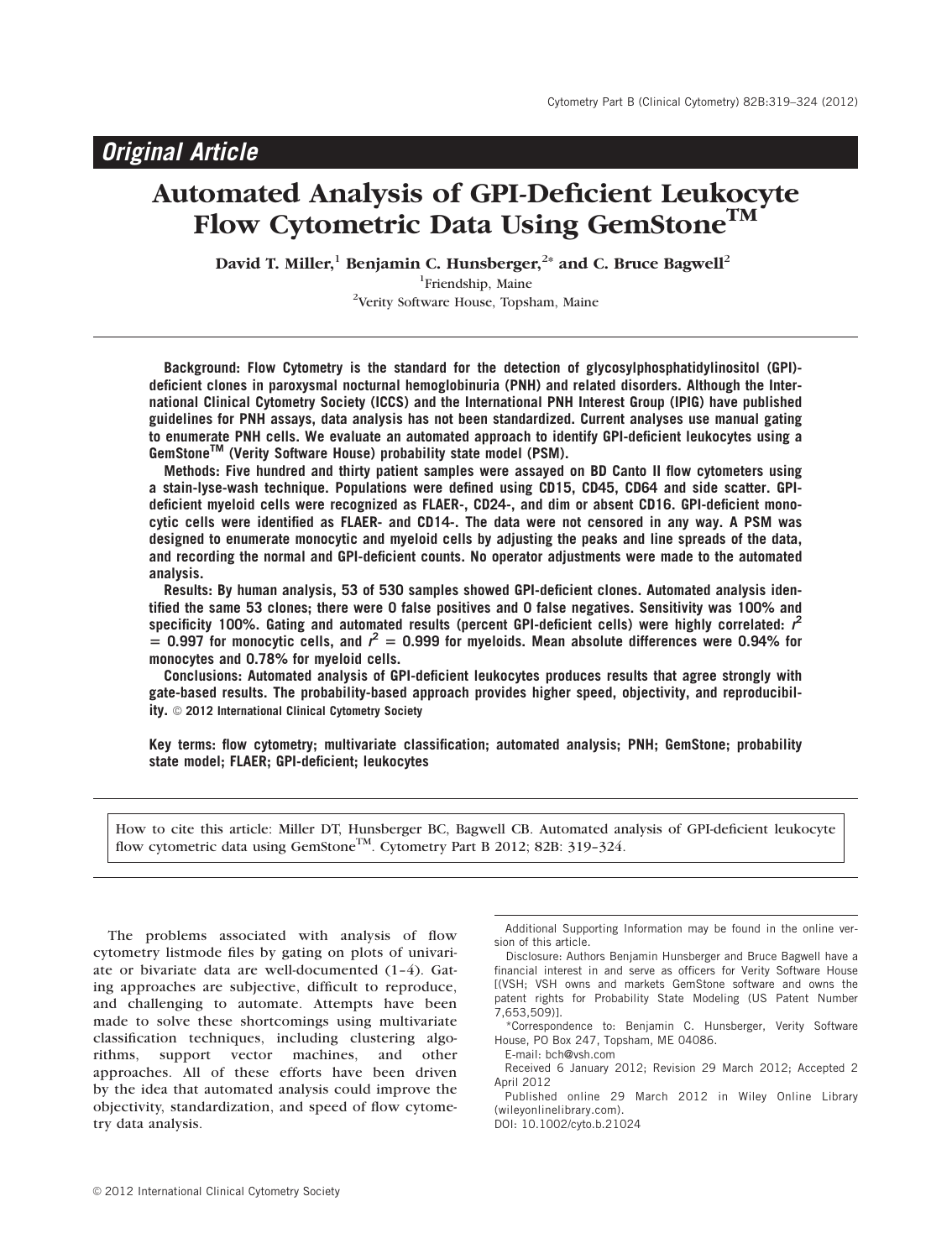320 MILLER ET AL.



FIG. 1. Traditional gating method for GPI-deficient leukocyte analysis. Regions defining the monocytes and myeloid cells are drawn on a plot of CD45 by linear side scatter (**A**). Cells in these two lineages are further refined using a plot of CD15 by CD64 (**B**). The GPI markers are gated using the lineage regions and displayed in plots (**C**) and (**D**), and regions on these plots quantify the number of GPI-deficient leukocytes.

One flow cytometry application that would benefit from automation is the detection of glycosylphosphatidylinositol (GPI)-deficient clones in paroxysmal nocturnal hemoglobinuria (PNH) and other bone marrow failure disorders. Although the International Clinical Cytometry Society (ICCS) and the International PNH Interest Group (IPIG) have published guidelines (5,6) for the performance of PNH assays, data analysis has not been standardized. Current analysis requires trained analysts using subjective gating to enumerate normal and GPI-deficient cells (7). Guidelines require the analysis of two cell lines, red cells and leukocytes, to confirm a diagnosis of PNH. In this study, we propose an automated multivariate classification approach for  $GPI$ -deficient leukocyte analysis, based on  $GemStone^{TM}$  (Verity Software House). We compare the results of automated analysis with a traditional gating analysis of GPI-deficient leukocytes performed by a trained expert.

#### **METHODS**

Five hundred and twenty-seven peripheral blood samples and three bone marrow samples submitted for PNH analysis were assayed in a clinical laboratory using four Becton-Dickinson Canto II flow cytometers. While the laboratory performs the recommended PNH screening of both red cells and leukocytes, this study focuses on the analysis of leukocytes for GPI-deficiency.

Machine-to-machine consistency was verified using a patient sample with a large clone size. The within-run, machine-to-machine coefficients of variation were 0.25% for myeloid cells and 0.28% for monocytes. The white blood cells were prepared using a stain-lyse-wash technique with the markers FLAER-AF488 $^{TM}$  (Pinewood/ Cedarlane, Ontario, Canada), CD24-PE (Beckman Coulter, Miami, FL), CD16-PerCP-Cy5.5 (Becton-Dickinson, San Jose, CA), CD14-PE-Cy7 (Pharmingen, San Diego, CA), CD64-AF647 (BioLegend, San Diego, CA), CD45-APC-H7 (Becton-Dickinson), and CD15-PacBlue (IgG1) (Becton-Dickinson). Typically, 90,000 ungated events were acquired. Monocytic and myeloid cells were defined using CD15, CD45, CD64 and linear side scatter. GPI-deficient myeloid cells were recognized as FLAER-, CD24-, and dim or absent CD16. GPI-deficient monocytic cells were identified as FLAER- and not  $CD14+$ . Forward scatter was not utilized in the analysis. At least 10 GPI-deficient cells in each lineage were required to report an abnormality.

The data were not censored for data quality, the presence of a hematologic malignancy, or other factors. Samples were 1–5 days old; the data set was not selected for age-of-sample. All patient identifiers were removed from listmode files before analysis. This study was considered exempt under  $45$  CFR  $46.101(b)(4)$  as defined by the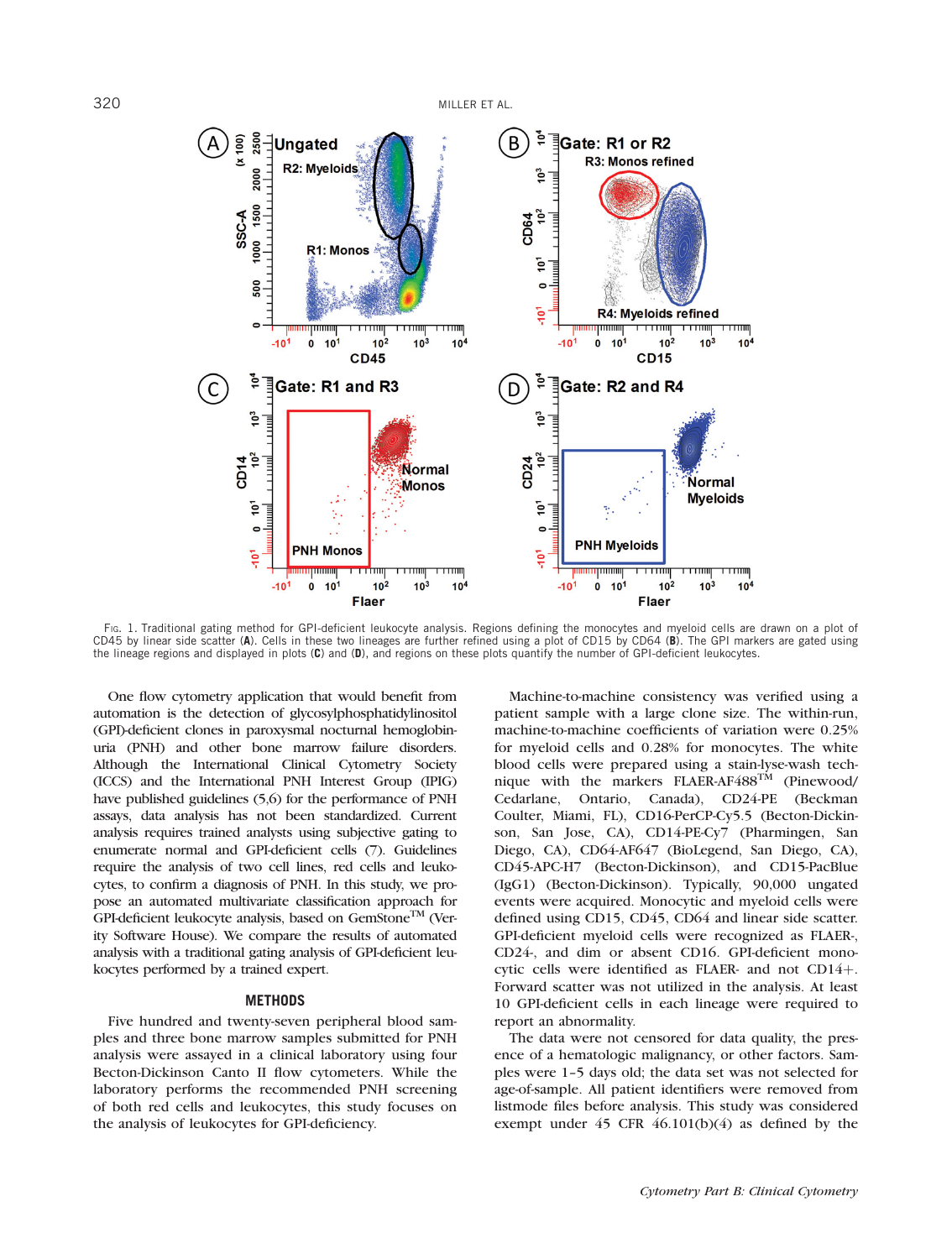

FIG. 2. Probability state modeling process for GPI-deficient leukocytes. For each event, the Probability State Model (PSM) determines the probability that the event belongs to each of the four cell types: Normal Myeloid, GPI-deficient Myeloid, Normal Monocyte, and GPI-deficient Monocyte. The probabilities are used to assign events to cell types. In the figure, listmode events in the leftmost column (A) are unclassified. The PSM starts by evaluating the likelihood that the event is a normal myeloid event (B) based on CD15, CD45, CD64, SSC, Flaer, and CD24. It proceeds to evaluate probabilities for remaining cell type based on marker expression levels (C, D, E). Finally, events are stochastically assigned to one cell type (F) based on probabilities of the prior steps. Events with low probabilities for all defined cell types are left unclassified.

Office of Human Research Protections (OHRP), U.S. Department of Health and Human Services (HHS). Win-List<sup>TM</sup> (Verity Software House) was used for the traditional gating method by a trained expert. The gating results were considered to be the predicate method. The gating method used is shown in Figure 1.

A Probability State Model (PSM) was designed using GemStone to enumerate normal and GPI-deficient monocytic and myeloid leukocytes. Four cell types are defined in the model: Normal myeloids, normal monocytes, GPIdeficient myeloids, and GPI-deficient monocytes. Each cell type defines a set of marker expression characteristics for one subset of cells. As with the gating approach, the model uses CD15, CD45, CD64 and linear side scatter to identify monocytes and granulocytes. The model uses FLAER and CD24 to separate normal and GPI-deficient granulocytes. FLAER and CD14 are used in the model to distinguish normal and GPI-deficient monocytes. When the model is applied to a listmode data file, each event (cell) is assigned to one cell type by means of the PSM's competitive probability algorithm (8,9), Figure 2. The automated analysis performed on each data file adjusted the PSM to the peaks and line spreads of the data, and recorded the normal and GPI-deficient counts for monocytic and myeloid cells. No operator adjustments were made to the PSM automated analysis, and computers of modest performance (dual-core processor) were used. The PSM automated analysis process is illustrated in a video, available online as Supporting Information.

To assess the sensitivity of the PSM, gating and PSM results were compared with predicted values in a serial dilution experiment. A patient sample with a white cell count of  $4,200/\mu$  and a clone size of 93% of the myeloid cells was diluted 1:100 with a normal sample with a white cell count of  $8,400/\mu$  and a clone size of 0%.

This dilution then underwent serial twofold dilutions to a level of 1:3,200. The samples for the two greatest dilutions (1:1,600 and 1:3,200) were acquired at 200,000 events instead of 90,000. Only myeloid cells were considered. The smallest predicted clone size is 0.014%.

# **RESULTS**

Typical PSM output for a GPI deficient clone is shown in Figure 3. By human analysis, 53 of 530 samples were reported using the traditional gating method as showing the presence of a GPI-deficient clone. The clone sizes ranged from 0.10 to 99.92% for the myeloid cells. Automated analysis by PSM identified the same 53 samples as having a GPI-deficient clone. There were 0 false positives and 0 false negatives; the sensitivity of the PSM analysis is 100% and the specificity is also 100%.

Gating and PSM percentages of GPI-deficient cells were highly correlated:  $r^2 = 0.997$  for monocytic cells, and  $r^2 = 0.999$  for myeloids, Figure 4. Linear regression analysis also showed favorable results: monocytes  $\nu =$ 0.9841x + 0.4778, and myeloid cells  $y = 1.0112x -$ 0.1866. The mean absolute differences were 0.94% points for monocytes and 0.78% points for myeloid cells. The maximum absolute difference was 5.2% points. PSM results produced by two operators were identical  $(r^2 =$ 1.00, data not shown).

Another measure of the performance of the PSM model was obtained by comparing the PSM clone size result to the predicted value in a serial dilution experiment (Fig. 5). As a point of reference, traditional gating of the serial dilution data produced results that were highly correlated with the expected concentrations  $(r^2)$  $= 0.9944$ ), slightly underestimating the predicted values  $(y = 0.935x + 0.004)$ . The PSM results were also highly correlated with expected values  $(r^2 = 0.9914)$ , with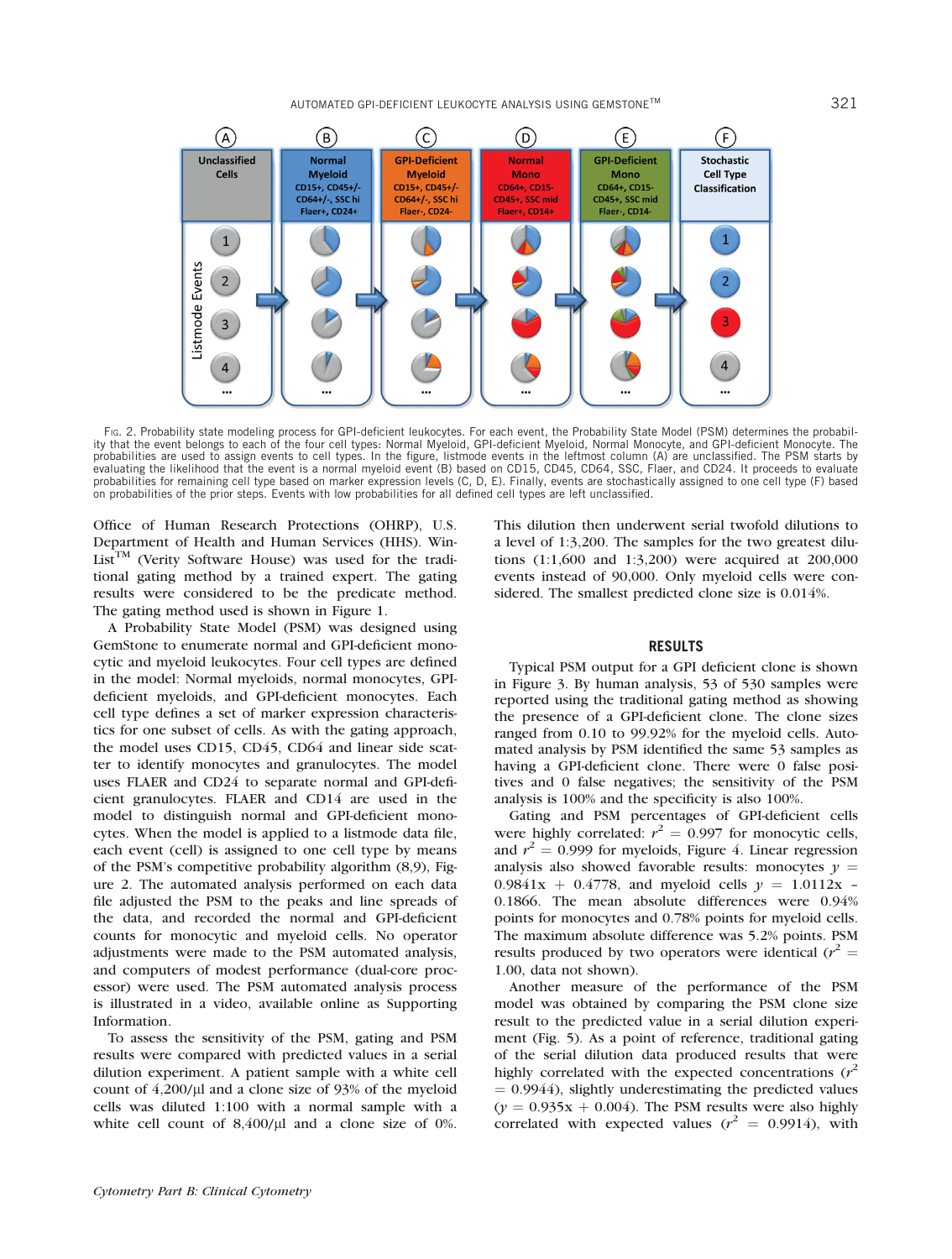

FIG. 3. Typical PSM Output (Myeloid Cells with a Large Clone). The results of the PSM modeling approach can be viewed with conventional dot plots. The myeloid and monocytic lineage determinations made by the model are shown in the CD45 vs SSC-A plot (**A**). The classification of normal (blue) and GPI-deficient (orange) myeloids is shown in the FLAER vs CD24 plot (**B**). It is important to note that no gating is used in these determinations; the PSM uses probability-based decisions to assign events to each subset. Typical statistics are also output from the model (**C**).

results slightly overestimating the predicted values ( $y =$  $1.1022x + 0.093$ .

Taking the dataset as a whole, four of the samples showed sizeable clones of myeloid blasts. PSM correctly demonstrated that the blasts had weak expression of FLAER and were negative for the GPI anchored markers tested (data not shown). Both PSM and gating methods appropriately displayed the immature cells in the three bone marrow samples (data also not shown).

## **DISCUSSION**

Standardized criteria for the evaluation of the performance of automated, multivariate classification programs in the analysis of flow cytometry listmode data are not available. Comparison with a predicate, manual method as such was done in this study would seem to be a minimum requirement. By this criterion, the PSM method performed accurately against the gating method in this mixture problem setting.

The assessment of performance with less-than-perfect data is a multifaceted problem that must be dealt with by any multivariate classification system. In this study

we have only considered the issue of cellular viability and integrity. The PSM model performed well in its ability to handle data that showed extensive loss of viability and integrity. In fact, one of the great strengths of the PSM model is its ability to adjust to intensity shifts in the data. There are, however, other reasons for spuriously variable data. Unintended changes in reagent or cytometer performance can have a profound effect on measurement values. The ability of the PSM model to detect large, artifactual shifts has not been explored.

Human analyst-to-analyst or even analyst-to-self precision in the manual analysis of flow cytometry listmode data is never perfect (personal observation). Thus manual analysis can never be completely objective nor can the analysis be entirely standardized. By contrast, the automated results were invariant regardless of the operator using the PSM model. The goals of precision, objectivity, and standardization were achieved with the automated PSM approach.

The PSM analysis is intrinsically faster than the manual analysis: 35 seconds compared with 300 seconds per data file on average. This improved analysis time is in



FIG. 4. Comparison of Gating and PSM Results for GPI Deficient Clones. Clone size percentage is compared between traditional gating by an expert and automated PSM methods for 53 GPI-deficient cases. Results are highly correlated for both monocyte (A) ( $r^2 = 0.9968$ ) and myeloid (B) ( $r^2 =$ 0.9990) subsets.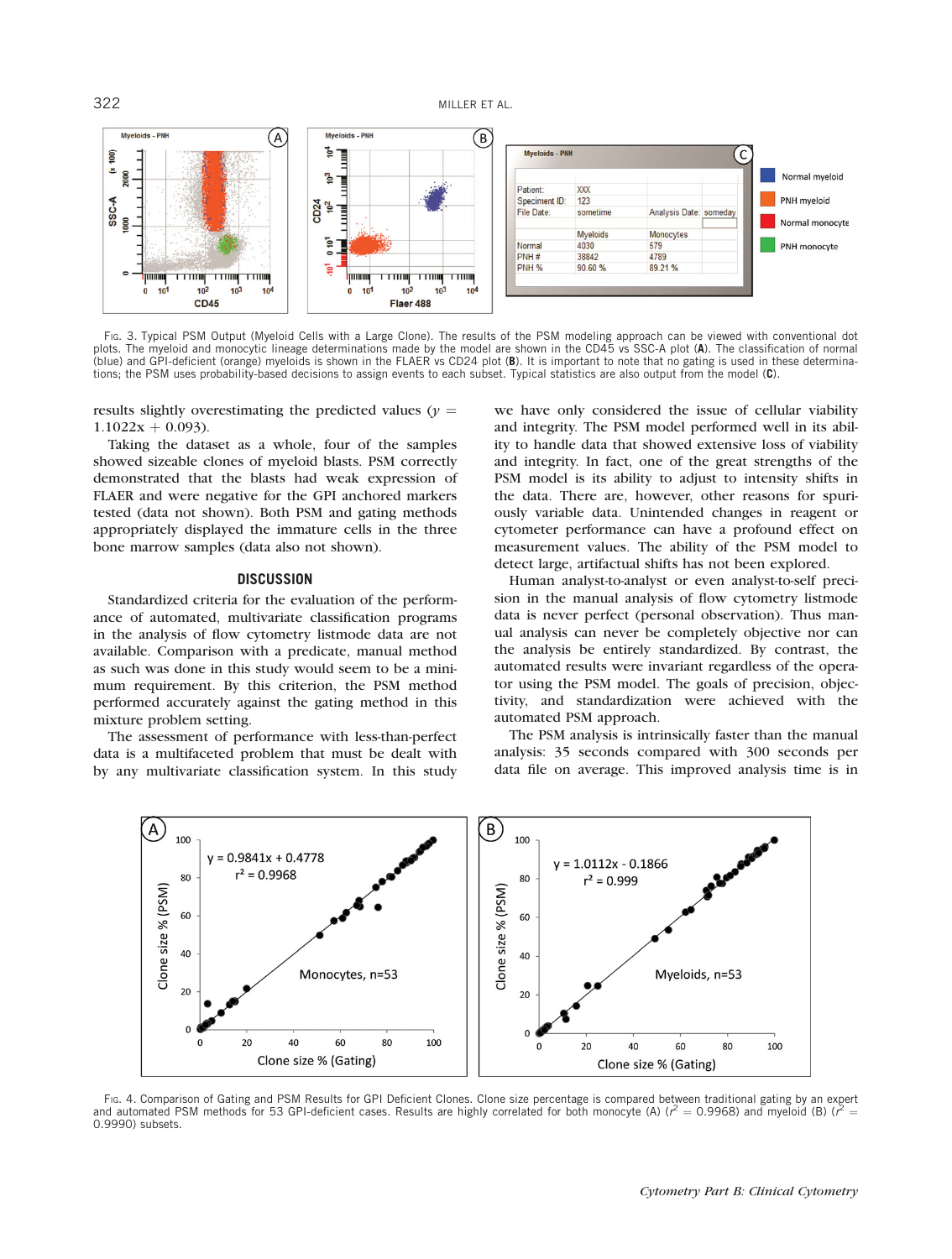

FIG. 5. Comparison of automated and traditional results to predicted results in a serial dilution experiment. A sample from a patient with a large clone size was serially diluted with normal peripheral blood down to a predicted clone size of 0.014%. This is a cellular dilution, rather than a vol-<br>ume dilution. Traditional gating (A) and automated analysis with PSM (B 0.9944 and 0.9914, respectively.

part due to the automated production and routing of reporting figures and data. The operator's time was only required to select files for batch analysis by GemStone and to trigger the process. No operator time or intervention was required during the automated analysis.

The PSM analysis offered additional insights into the panel of markers that were used for the detection of GPI-deficient granulocytes. For the samples in this study, the laboratory used three markers to identify GPI-deficient granulocytes: FLAER, CD16, and CD24. The original PSM in our study included components to model all three of these markers, and that model achieved reasonable correlations with the expert results (data not shown). Since modeling reveals the relative contribution of each marker in the panel, we created additional PSMs to explore whether we could achieve similar results with fewer markers. Surprisingly, we found that we achieved better correlations with the expert results by using two markers: FLAER and CD16, or FLAER and CD24. The use of CD16 and CD24 without FLAER produced lower correlations (data not shown). The model used in our final analysis made use of FLAER and CD24, which produced the highest correlations with the expert analysis. These data provide support for the published ICCS recommendations for using two reagents to identify GPI-deficient granulocytes. On the basis of these findings, the laboratory subsequently removed CD16 from PNH-screening panel. This allowed for the addition of 7AAD into the tube and the elimination of a separate viability tube in the panel. This change enables a considerable savings in both time and money, and only became apparent as a result of using modeling.

In this study, the use of linear Side Scatter follows the recommendations in current guidelines and practice (5,6). For myeloids (granulocytes), the linear side scatter distribution is very broad and presents challenges for

automated peak-finding routines in GemStone. The model used in this study makes limited use of side scatter in the myeloid cell types for this reason. The use of a logarithmic transformation for side scatter may be a better choice when modeling is used, presenting a more compact myeloid distribution with a distinct peak. This should be the subject of further study.

#### **CONCLUSIONS**

GemStone is a commercially available computer program that uses PSMs for the analysis of cytometry listmode data. PSMs have been used in other unpublished studies to understand cell lineage maturation sequences and for discovery. In this study, we find GS is equally well suited to handle mixture problems. Automated analysis of GPI-deficient leukocytes by the PSM model produces results that correlate strongly with expert analyst. The probability-based approach provides higher objectivity, speed, and reproducibility than the gating analysis. Automation capabilities of the PSM model required no case-by-case operator decisions. PSM decisions are made by the software and are based on probability distributions in the data and defined in the model. The PSM model showed a robust capability to accommodate data variability due to compromised cellular integrity and viability. Although GemStone has not been approved for clinical use at the time of publication, it is the intention of the manufacturer to seek approval for routine use of this application in the clinical laboratory.

## **LITERATURE CITED**

- 1. Boedigheimer MJ, Ferbas J. Mixture modeling approach to flow cytometry data. Cytometry Part A 2008;73A:421–429.
- 2. Chattopadhyay PK, Hogerkorp CM, Roederer M. A chromatic explosion: The development and future of multiparameter flow cytometry. Immunology 2008;125:441–449.